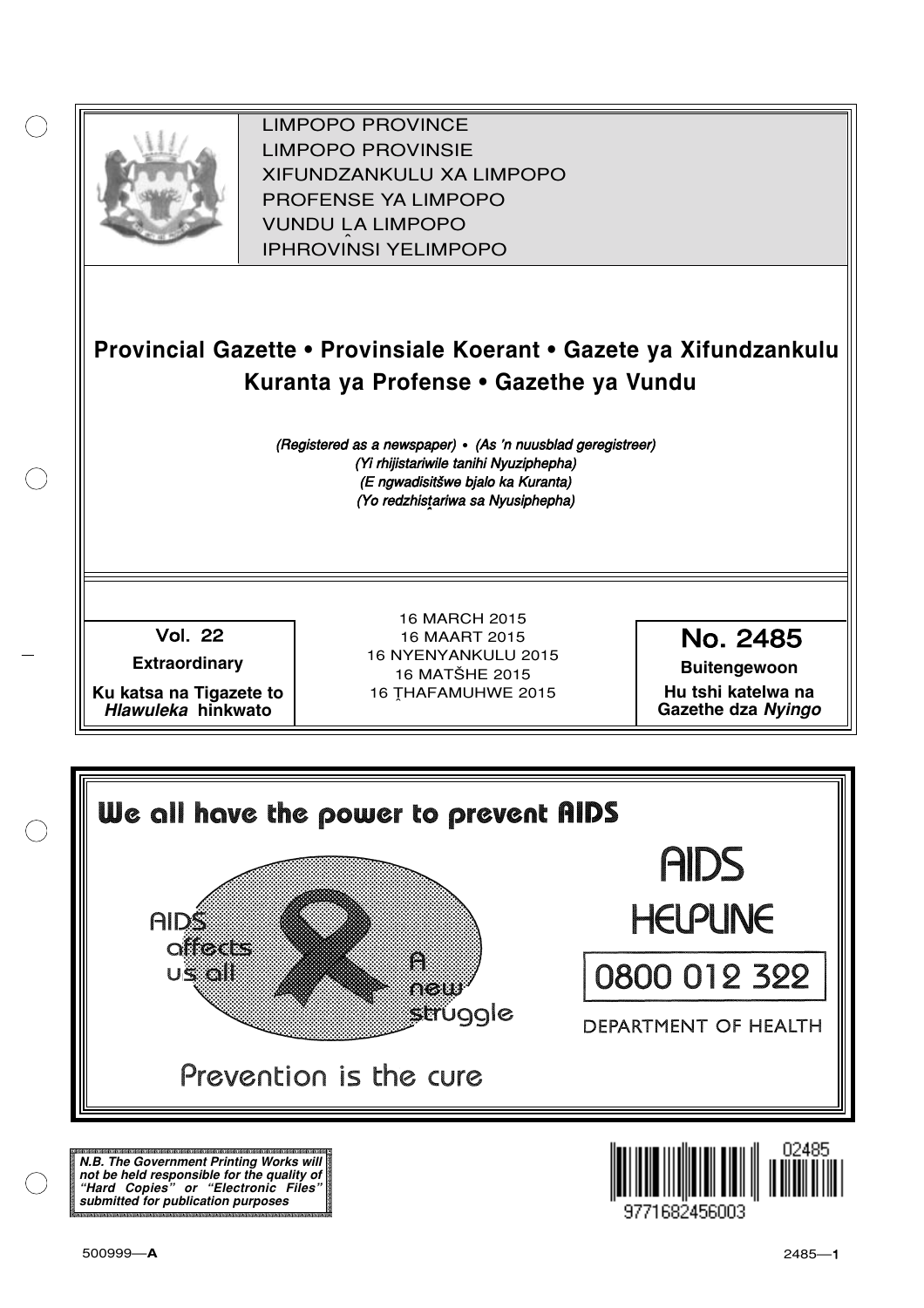#### **IMPORTANT NOTICE**

**The Government Printing Works will not be held responsible for faxed documents not received due to errors on the fax machine or faxes received which are unclear or incomplete. Please be advised that an "OK" slip, received from a fax machine, will not be accepted as proof that documents were received by the GPW for printing. If documents are faxed to the GPW it will be the sender's responsibility to phone and confirm that the documents were received in good order.**

**Furthermore the Government Printing Works will also not be held responsible for cancellations and amendments which have not been done on original documents received from clients.**

# **CONTENTS • INHOUD**

| No. |                                                                                           | Paae<br>No. | Gazette<br>No. |
|-----|-------------------------------------------------------------------------------------------|-------------|----------------|
|     | <b>GENERAL NOTICES</b>                                                                    |             |                |
|     | Town-planning and Townships Ordinance (15/1986): Greater Tubatse Amendment Scheme 01/2006 |             | 2485           |
|     |                                                                                           |             | 2485           |
| 72. |                                                                                           |             | 2485           |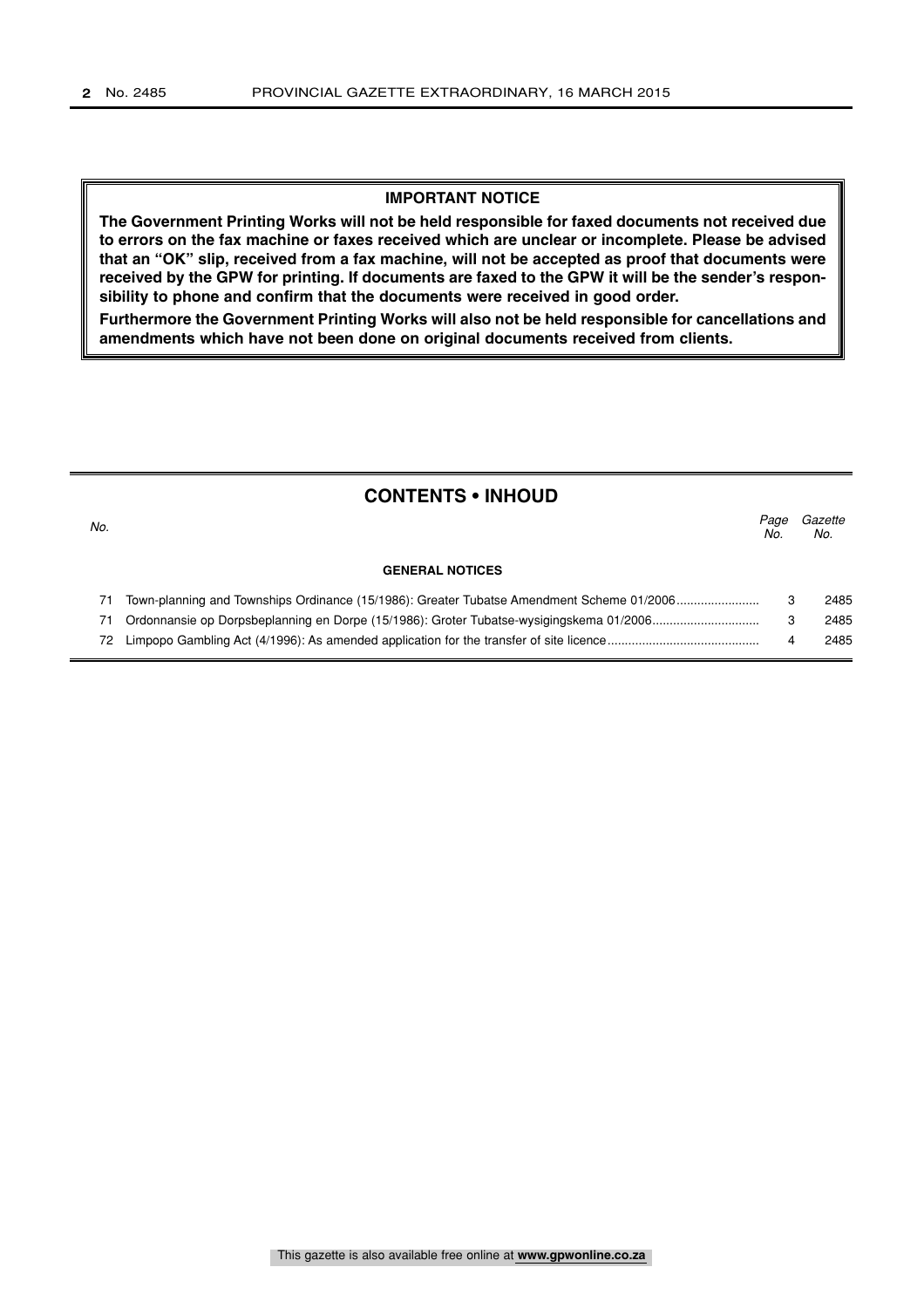# **GENERAL NOTICES**

### **GENERAL NOTICE 71 OF 2015**

#### Greater Tubatse Amendment scheme 01/2006

I, Petrus Jacobus Buys, being the authorized agent of the owner of Erf 8328, Burgersfort Extension 47, hereby give notice in terms of Section 56(1)(b)(i) of the Town Planning and Townships Ordinance 1986, (Ord. No. 15 of 1986) that I have applied to the Greater Tubatse Municipality for the amendment of the Greater Tubatse Land-Use Management Scheme, 2006 by: Rezoning of Erf 8328, Burgersfort Extension 47 from "Private Open Space" to "Institutional".

Particulars of the application will lie for inspection during normal office hours at the office of the Town Planner, Greater Tubatse Municipality, Ground Floor Civic Centre, Kastania Street extension, Burgersfort, for a period of 28 days from 13 March 2015.

Objections to or representations in respect of the application must be lodged with or made in writing to the Town Planner at the above address or at P.O. Box 206, Burgersfort 1150 within a period of 28 days from 13 March 2015.

Address of the agent: Pieterse, du Toit and Associate (Pty) Ltd, P.O. Box 11306, Bendor Park,<br>Polokwane, 0713 Tel: 015-2974970/1 Fax: 015-2974584<br>ALGENENE KENNISGEWING 71 VAN 9015 Polokwane, 0713 Tel: 015-2974970/1 Fax: 015-2974584

### **ALGEMENE KENNISGEWING 71 VAN 2015**

#### Groter Tubatse Wysigingskema 01/2006

Ek, Petrus Jacobus Buys, synde die gemagtigde agent van die eienaar van Erf 8328, Burgersfort Uitbreiding 47, gee hiermee ingevolge Artikel 56(1)(b)(i) van die Ordonnansie op Dorpsbeplanning en Dorpe, 1986 (Ord. No. 15 van 1986) kennis dat ek by die Groter Tubatse Munisipaliteit aansoek gedoen het om die wysiging van die Groter Tubatse Grondgebruik Bestuurskema, 2006 deur: Hersonering van Erf 8328, Burgersfort Uitbreiding 47 van "Privaat Oop Ruimte" na "Institusioneel".

Besonderhede van die aansoek lê ter insae gedurende gewone kantoorure by die kantoor van die Stadsbeplanner, Groter Tubatse Munisipaliteit, Grond Vloer, Burgersentrum, Kastania Straat verlenging, Burgersfort, vir 'n tydperk van 28 dae vanaf 13 Maart 2015.

Besware teen of vertoe ten opsigte van die aansoek moet binne 'n tydperk van 28 dae vanaf 13 Maart 2015 skriftelik by of tot die Stadsbeplanner by bovermelde adres of by Posbus 206, Burgersfort, 1150, ingedien of gerig word.

Adres van die Agent: Pieterse, du Toit en Assosiate (Pty) Ltd, Posbus 11306, Bendor Park, Polokwane, 0713 Tel: 015-297 4970/1 Fax: 015-2974584